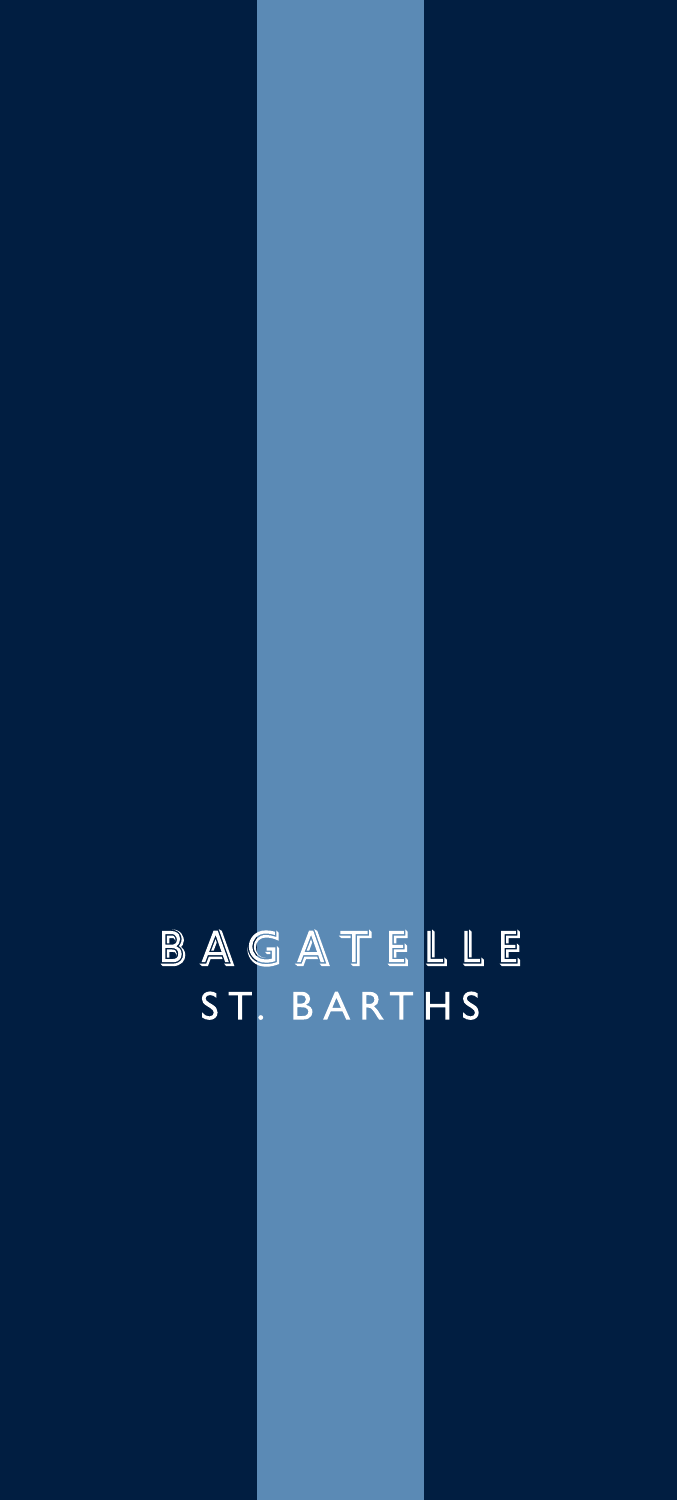# **BAGATELLE COCKTAILS**

MADE WITH LOVE, FRESH FRUITS, JUICES AND INGREDIENTS

| <b>BAGATELLE PASSIONISTA</b><br>Absolut Elyx vodka, passion fruit juice, vanilla syrup                                                                   | 17 |
|----------------------------------------------------------------------------------------------------------------------------------------------------------|----|
| <b>CARIBBEAN NEGRONI</b><br>Zacapa 23 yrs, Campari, Antica formula vermouth                                                                              | 18 |
| <b>CRAZY CARAIBE</b><br>Rhum Havana especial Anejo, fresh home made<br>star anise sirup, clove, pineapple juice, passion<br>juice, cinnamon, lemon juice | 16 |
| <b>GINGER KISS</b><br>Avion silver infused with fresh ginger,<br>Cointreau, lime juice                                                                   | 18 |
| <b>ME GUSTAS TU</b><br>Mezcal, spicy tequila infused, lime juice, peach juice,<br>apricot and peach syrup                                                | 25 |
| <b>LONDON TO SBH</b><br>Hendricks Gin, St-Germain liquor, homemade<br>cucumber syrup, lime juice                                                         | 19 |
| <b>VANILLA CRUSH</b><br>Absolut Elyx vodka, fresh mint, grapefruit juice,<br>vanilla syrup, lime juice                                                   | 19 |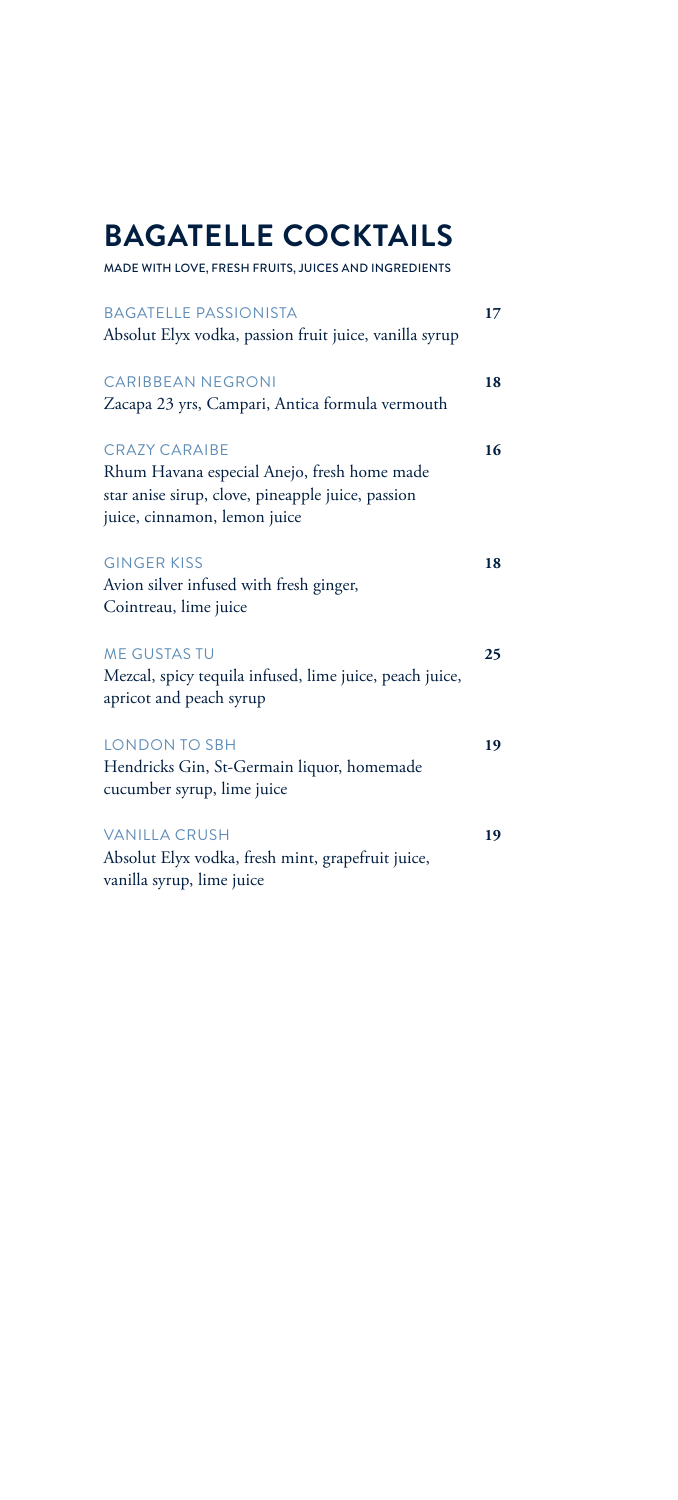#### **THE BELLY SHOOTHERS**

| <b>BAGATELLE OLD SQUARE</b><br>Maker's Mark, Hennessy VSOP, Antica formula                                 | 20 |
|------------------------------------------------------------------------------------------------------------|----|
| vermouth, Angostura, Peychaud bitters                                                                      |    |
| <b>FANCY MALTAL</b><br>Appleton 21 yrs old, Grand Marnier Centenaire,<br>lime juice, orgeat syrup and mint | 55 |
| CADILLAC MARGARITA<br>Clase Azul Reposado, Grand Marnier Centenaire,<br>lime juice                         | 60 |
| SIDE CAR ROYAL<br>Hennessy XO, Grand Marnier Centenaire, freshly<br>squeezed lemon juice                   | 65 |

# **THE CLASSIC MARGARITA**

| FORTAL F7A REPOSADO | 35. |
|---------------------|-----|
| FORTALEZA AÑEJO     | 45  |
| CLASE AZUL REPOSADO | 55. |
| CLASE AZUL AÑEJO    | 180 |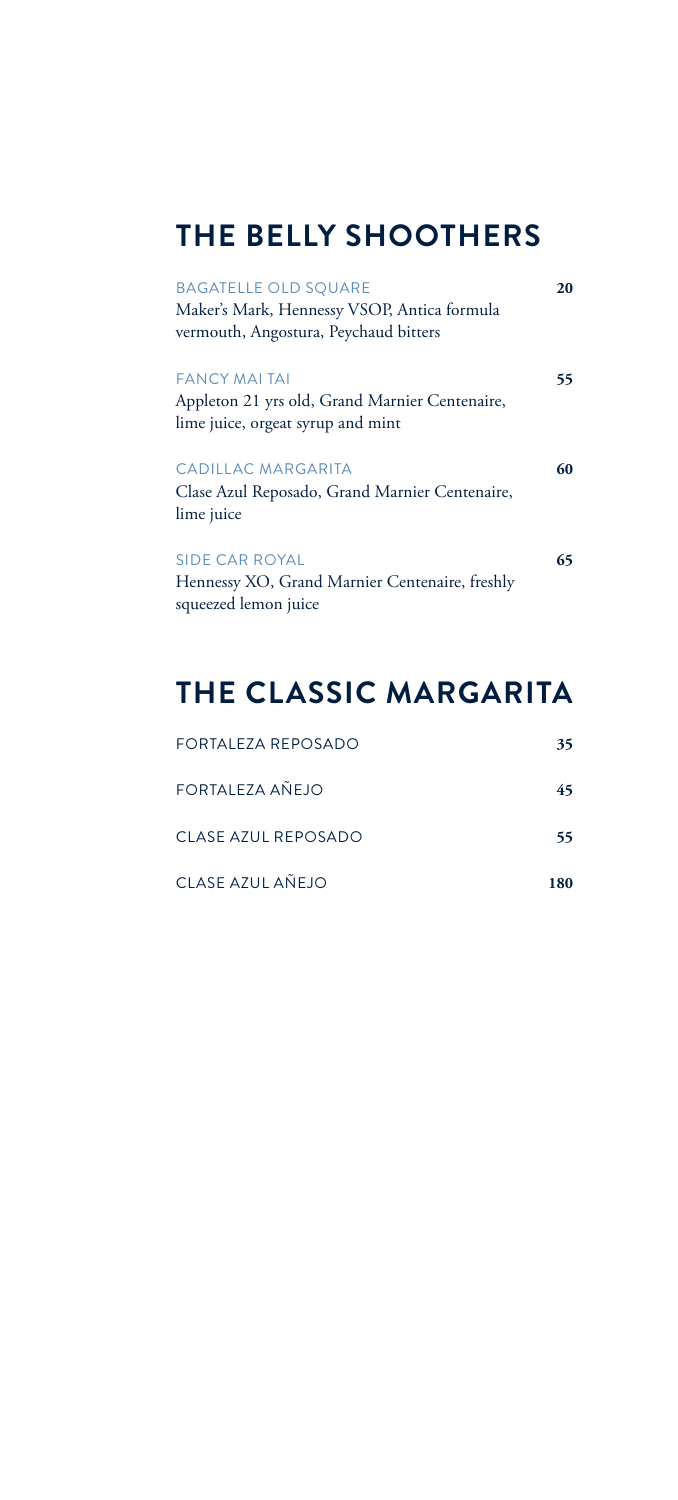# **MOCKTAILS**

| <b>TIKI TAKA</b>                               | 12. |
|------------------------------------------------|-----|
| Pineapple juice, Ginger ale, grenadine syrup   |     |
|                                                |     |
| ON THE WAGON                                   | 14  |
| Fresh mint, cucumber, lemon and orange slices, |     |
| soda water                                     |     |

#### **BOWLS**

| <b>XXL WHITE SANGRIELLA</b>                        | 120 |
|----------------------------------------------------|-----|
| Rosé wine, St-Germain liquor, lime juice, oranges, |     |
| lime, top up soda water                            |     |
|                                                    |     |
| <b>THE MULE</b>                                    | 160 |
| Choose your Mules: Moscow (vodka), London (gin),   |     |
| Caribbean (rhum), Mexican (tequila)                |     |
| Made with fresh ginger, lime and ginger beer       |     |
| <b>XXI PORN STAR</b>                               | 200 |
| Classic Porn Star Martini made with vanilla vodka, |     |
| Passoa, lemon juice, passion fruit puree           |     |
| Served with a bottle of Champagne                  |     |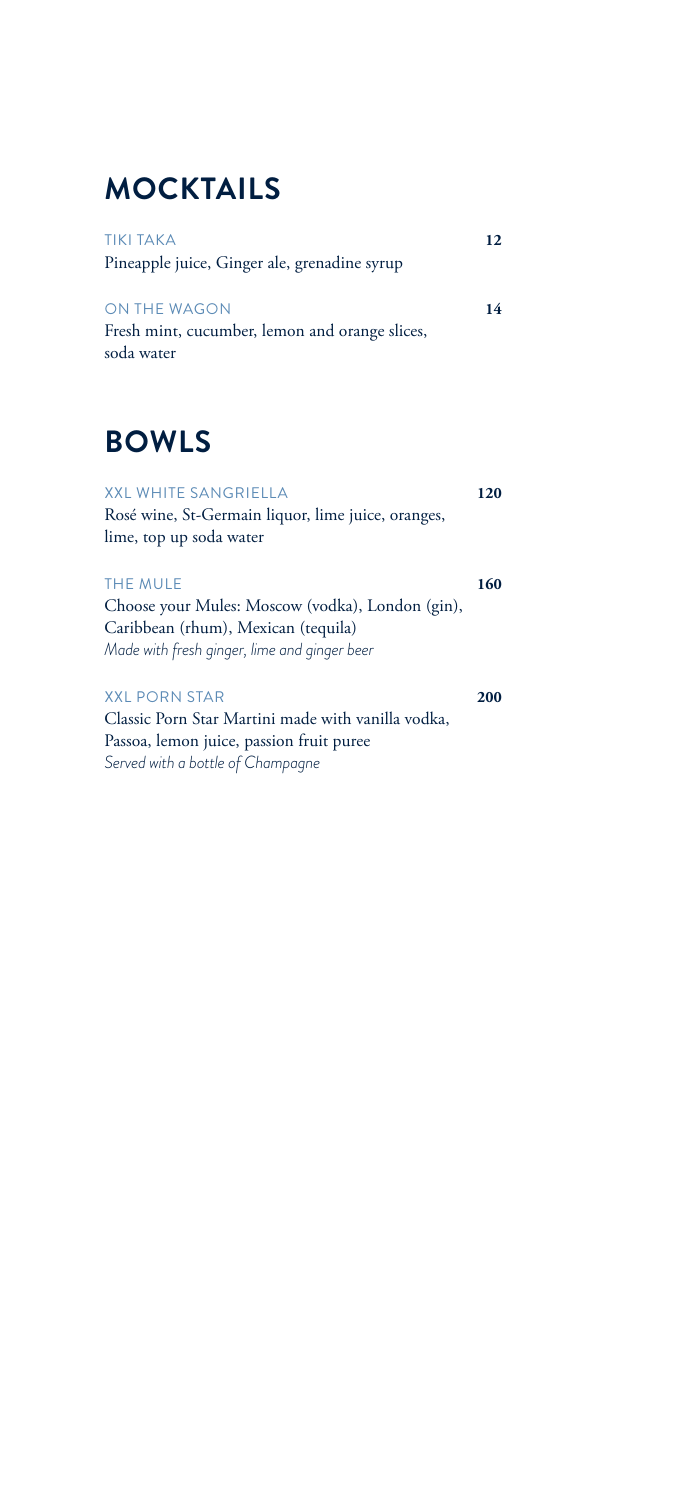#### **WHISKY**

| <b>SINGLE MALT</b>           |    |
|------------------------------|----|
| <b>TALISKER 10 YRS</b>       | 15 |
| OBAN 14 YRS                  | 15 |
| <b>GLENLIVET 21 YRS</b>      | 21 |
| <b>NIKKA FROM THE BARREL</b> | 25 |
| <b>LAGAVULIN 16 YRS</b>      | 27 |
| <b>BLEND</b>                 |    |
| CHIVAS 12 YRS                | 15 |
| <b>MACALLAN AMBER</b>        | 20 |
| <b>MACALLAN SIENNA</b>       | 30 |
| <b>MACALLAN RUBY</b>         | 45 |
| <b>BLUE LABEL</b>            | 36 |
| <b>CHIVAS ULTIS</b>          | 42 |
| <b>ALFRED GIRAUD</b>         | 45 |
| <b>BOURBON</b>               |    |
| <b>MAKER'S MARK</b>          | 14 |
| <b>KNOBCREEK</b>             | 14 |
| <b>BULLEIT</b>               | 14 |
| <b>WOODFORD RESERVE</b>      | 16 |

# **COGNAC**

| REMY MARTIN 1738 | 25 |
|------------------|----|
| REMY MARTIN XO   | 40 |
| HENNESYS XO      | 45 |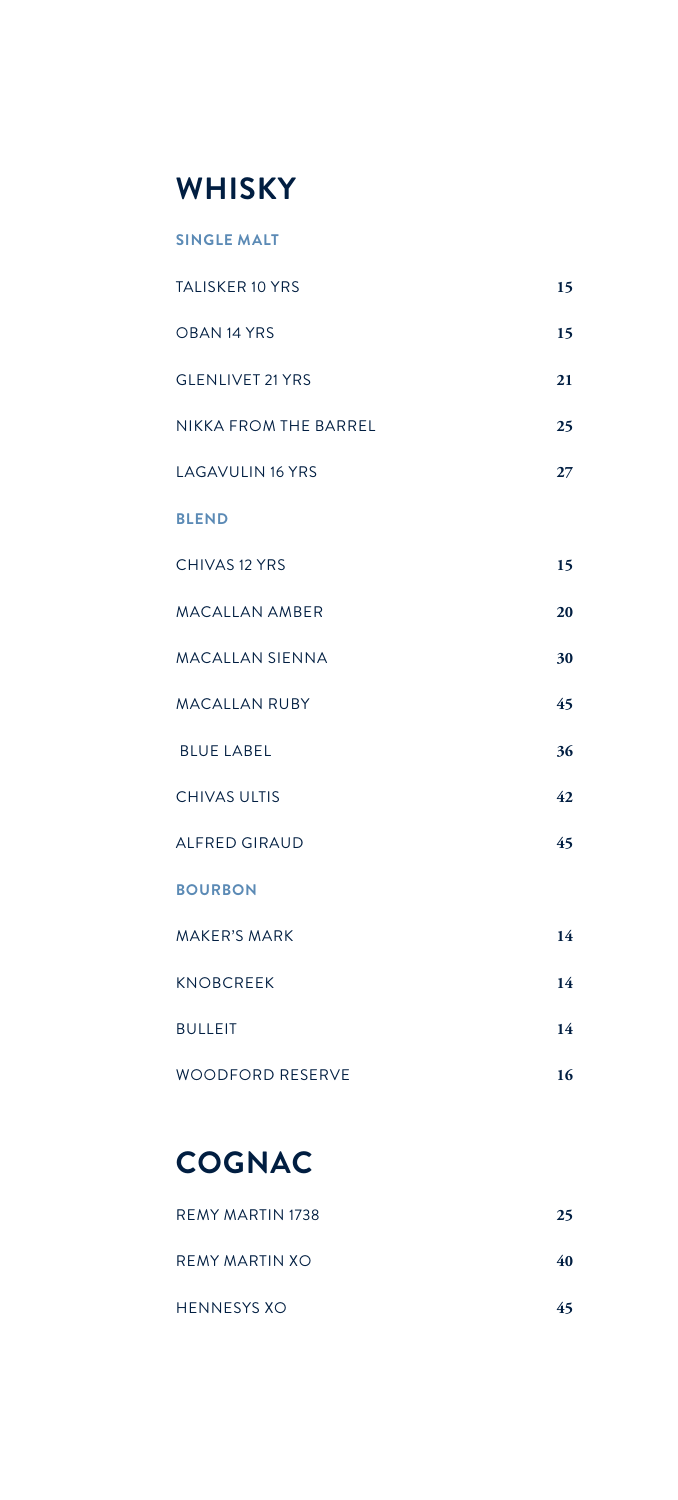

| <b>TITOS</b>            | 12 |
|-------------------------|----|
| <b>GREY GOOSE</b>       | 12 |
| <b>ABSOLUT ELYX</b>     | 14 |
| <b>KETEL ONE</b>        | 15 |
| <b>STOLI ELITE</b>      | 18 |
| <b>BELUGA GOLD LINE</b> | 25 |

## **TEQUILA**

| <b>BLANCO</b>     |  |    |
|-------------------|--|----|
| <b>AVION</b>      |  | 12 |
| <b>FORTALEZA</b>  |  | 23 |
| <b>CLASE AZUL</b> |  | 35 |
| <b>REPOSADO</b>   |  |    |
| CASAMIGOS         |  | 15 |
|                   |  |    |

- FORTALEZA **28** CIERTO **30**
- CLASE AZUL **45**

**AÑEJO**

- CRISTALINO **25**
- FORTALEZA **35**
- AVION 44 **35** DON JULIO 1942 **45**
- CIERTO EXTRA **55** CLASE AZUL **170**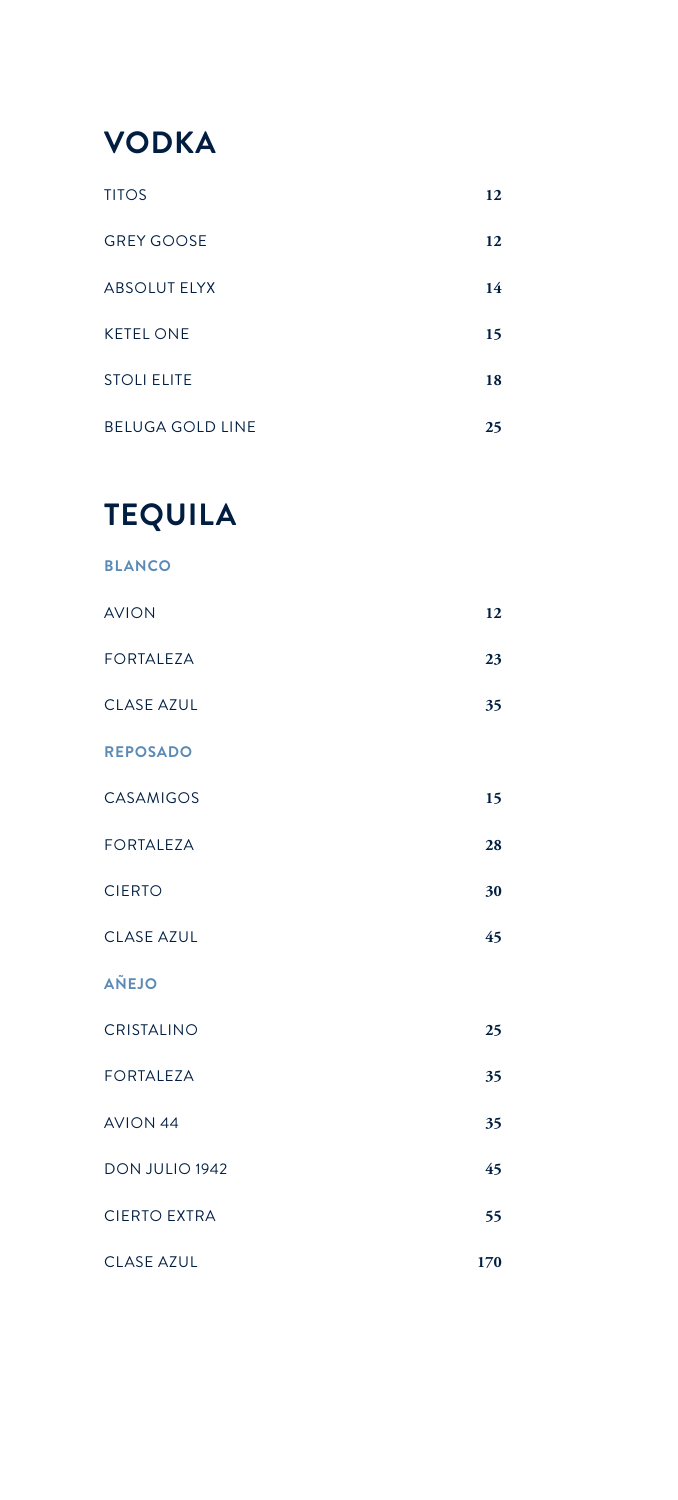## **MEZCAL**

DEL MAGUEY VIDA **12**

### **GIN**

| <b>BOMBAY SAPPHIRE</b> | 12 |
|------------------------|----|
| TANQUERAY 14           | 14 |
| <b>HENDRICKS</b>       | 16 |
| <b>MONKEY 47</b>       | 18 |
| KINO BI 20             | 18 |

## **RHUM**

| TROIS RIVIÈRES VIEUX TRIPLE MILLÉSIME | 18 |
|---------------------------------------|----|
| ZACAPA 23 YRS                         | 18 |
| REIMONENQ VIEUX 9 YRS                 | 28 |
| ZACAPA XO                             | 35 |
| <b>APPLETON 21 YRS</b>                | 38 |
| <b>CLEMENT ELIXIR</b>                 | 45 |
| HAVANA CLUB GRAN RESERVA AÑEJO 15 YRS | 65 |
| <b>DAMOISEAU HORS AGE 1991</b>        | 98 |



ALEXANDER **12**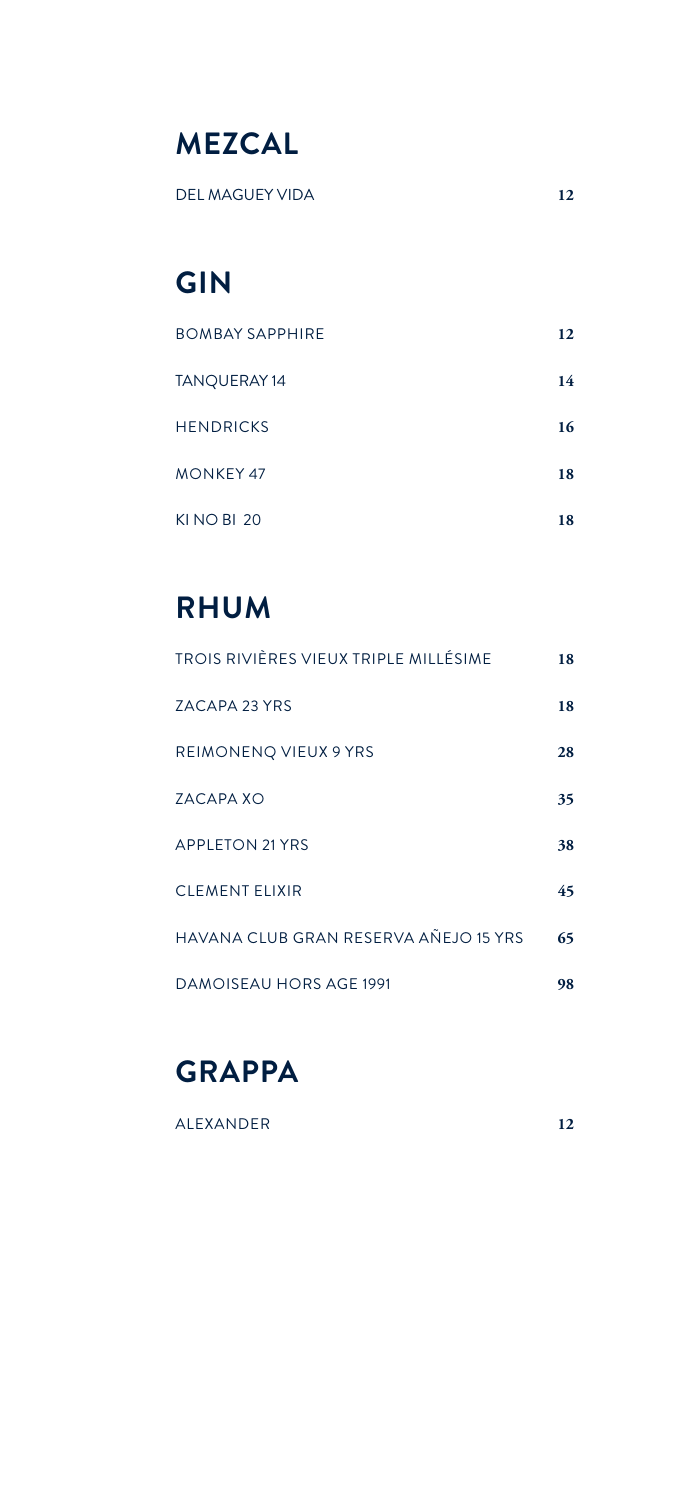#### **BOTTLES**

**VODKA**

| <b>ABSOLUT ELYX</b>        | 350  |
|----------------------------|------|
| <b>GREY GOOSE</b>          | 350  |
| <b>BELUGA GOLD LINE</b>    | 550  |
| <b>GIN</b>                 |      |
| <b>BOMBAY SAPPHIRE</b>     | 350  |
| <b>HENDRICKS</b>           | 400  |
| <b>MONKEY 47</b>           | 500  |
| <b>TEQUILA</b>             |      |
| <b>AVION SILVER</b>        | 350  |
| <b>AVION 44 AŇEJO</b>      | 550  |
| <b>CASAMIGOS REPOSADO</b>  | 400  |
| CASA DRAGONES BLANCO       | 650  |
| <b>CASA DRAGONES ANEJO</b> | 950  |
| <b>CASA DRAGONES JOVEN</b> | 1300 |
| DON JULIO 1942             | 950  |
| <b>CLASE AZUL PLATA</b>    | 550  |
| CLASE AZUL REPOSADO        | 800  |
| CLASE AZUL AŇEJO           | 2000 |
| <b>CLASE AZUL ULTRA</b>    | 9900 |
| <b>WHISKY</b>              |      |
| JOHNNIE WALKER BLACK LABEL | 350  |
| CHIVAS REGAL 12            | 400  |
| JOHNNIE WALKER BLUE LABEL  | 700  |